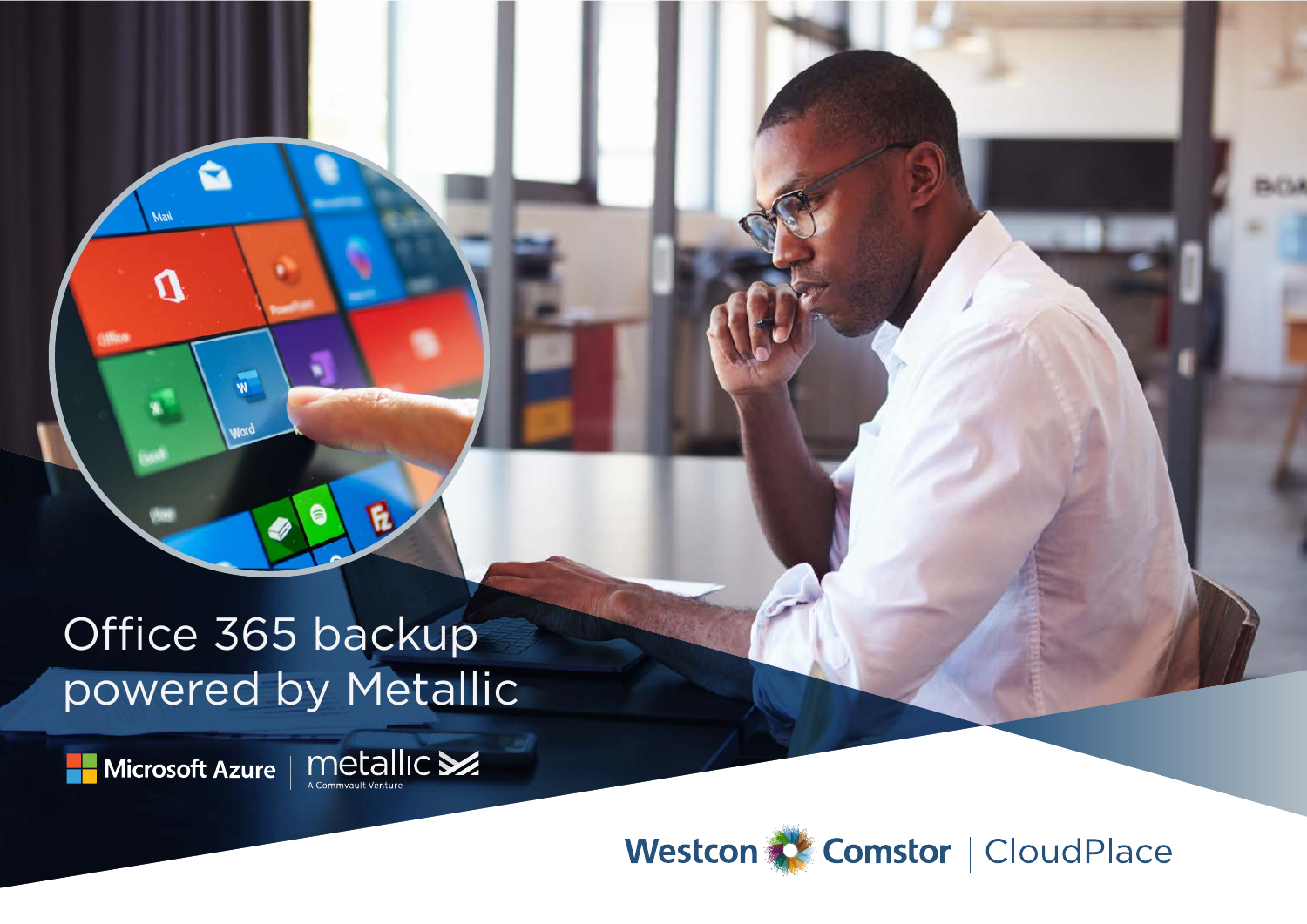# Office 365 backup powered by **Metallic**

### Commvault in Azure

Your clients are looking for a multi-layered approach to data protection and security for their Office 365 environments. We've got you covered.

Now available through the Azure Marketplace, as a Westcon-Comstor partner, you can offer your clients Metallic™ Office 365 Backup & Recovery eDiscovery Edition from Commvault.

Not onboarded onto the Azure Marketplace? No problem. Our CloudPlace programme will take care of all the admin and legwork for you.





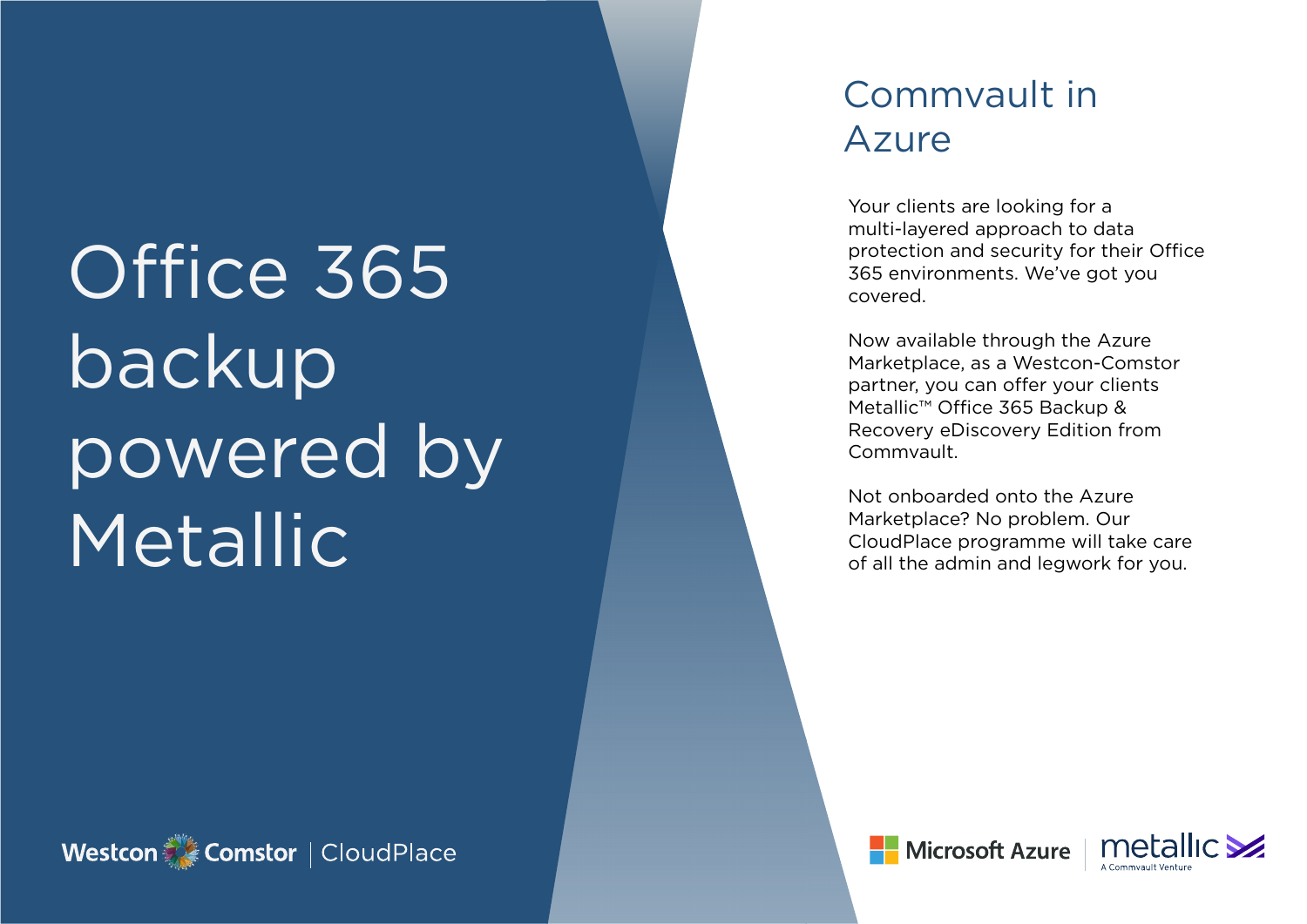

Metallic™ Office 365 Backup & Recovery eDiscovery Edition, from Commvault, is an enterprise grade cloud backup solution for Office365 with unlimited Azure Cloud storage and zero egress costs.

It's the perfect solution for customers looking to add compliance capabilities to their data backup and recovery environment and procure it as Software-as-a-Service (SaaS).

An approved and accredited Azure Independent Software Vendor (ISV), Commvault's Metallic solution available on the Azure Marketplace provides hardened security protocols such as multifactor authentication, advanced data encryption, and zero-trust user access controls. With this, you can help a customer prevent unwarranted access to systems and data.

In addition, Microsoft doesn't currently have a tool that natively backs up 0365 data and suggests you use a third-party tool like Commvault.



A SaaS-based offering, it is easy to procure and even easier to deploy. As a Westcon-Comstor CloudPlace partner, you can transact on the Azure Marketplace with confidence, and our relationship with Commvault as an ISV, ensures you don't have to jump through hoops to acquire the solution.

Metallic is great for customers with the following needs:

- Needing to create backup data copies and store them outside of source data to ensure backups are immutable, available, and safe from malicious attacks.
- Require a data protection solution that meets all industry compliance requirements as mapped out by governing bodies and regulatory frameworks.

**Microsoft Azure** 



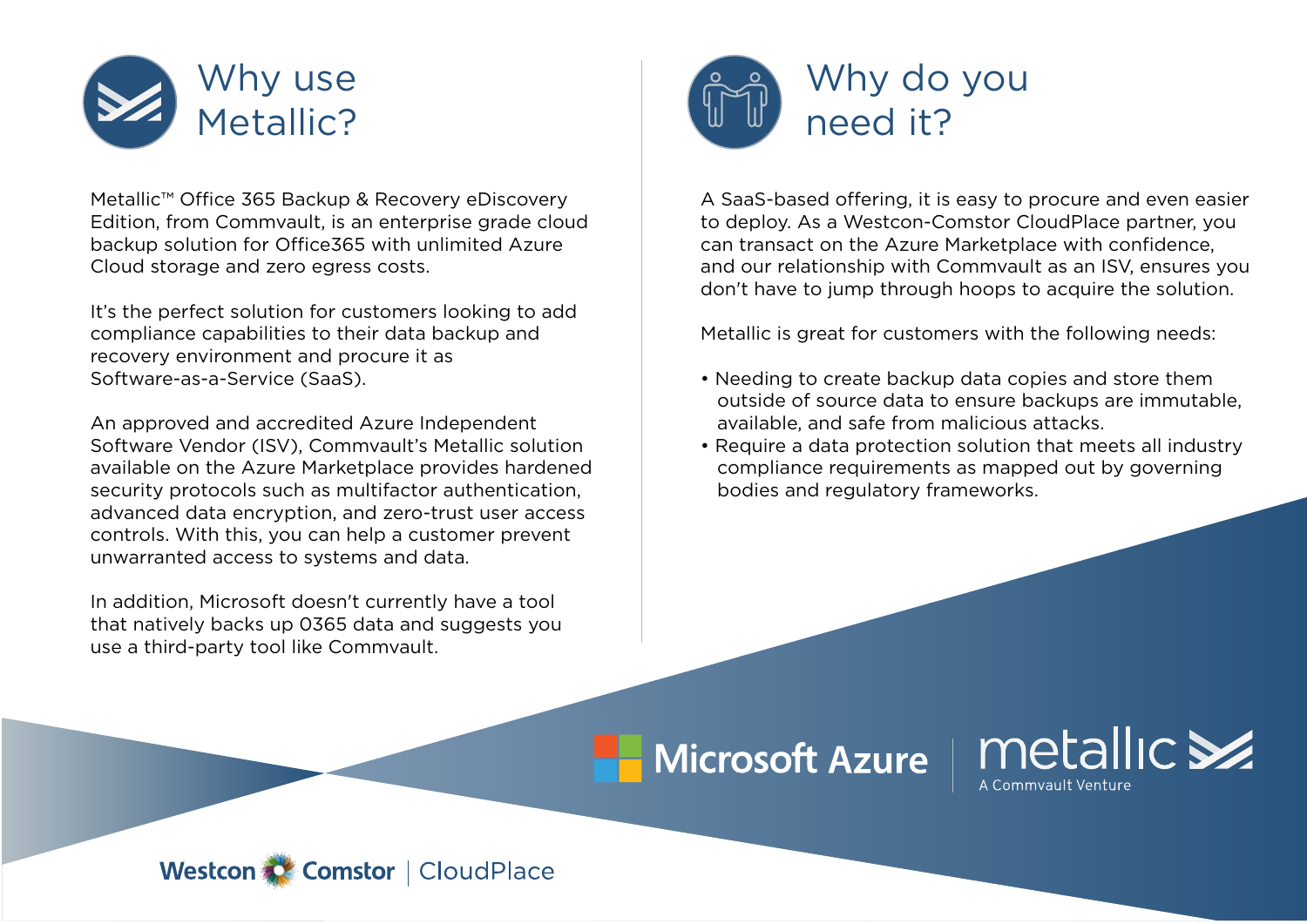

- Granular search & eDiscovery with flexible point-in-time and out-of-place recovery options.
- Require deduplication and compression for optimised performance.

If your client isn't worried about the impacts of human error, malicious software, hacking or internal security threats. Then this solution is NOT for them. BUT suppose they understand the value of bedding down their data, securing it, and putting it in a third-party vault. In that case, they need Metallic™ Office 365 Backup & Recovery eDiscovery Edition from Commvault.



Procure Metallic off the Azure Marketplace and attach this cloud backup solution to all 0365 licenses for coverage and protection of data across Exchange, Teams, OneDrive, and SharePoint data.

As a reseller, you need to be a Microsoft partner; we can help you set that up if you aren't. If you have a valid MPN account, we will onboard you onto our Westcon-Comstor CloudPlace programme, manage your onboarding onto the Azure Marketplace, and guide you on becoming a Commvault partner.

#### What if I am already onboarded on the Azure Marketplace?

Well, then you are good to go! We will provide you details to assign to

transactions to ensure your transactions count toward Azure Consumer Revenue.

#### Do I need to be a Commvault partner?

We suggest you do, and will assist with that and advise what technical training you may need. If your need is immediate, though, you can turn to your Westcon-Comstor team for support with informal training or lean on our technical resources.

# **Microsoft Azure**



Westcon C Comstor | CloudPlace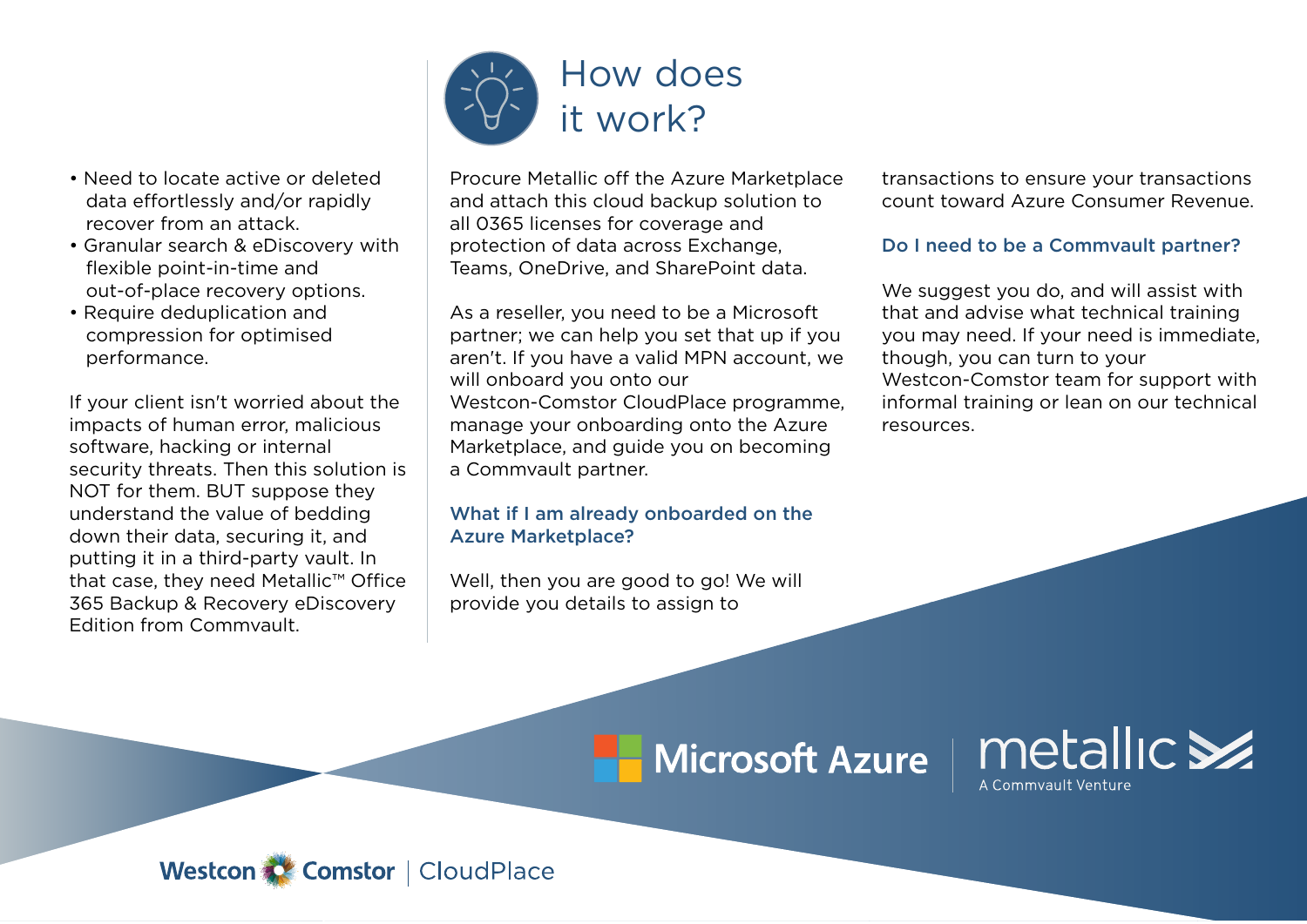

## The benefits of selling Metallic on Azure?

What's in it for me, you ask! Firstly, you can delight your customers by helping them meet all their security needs, and secondly, you can increase your sales revenue.

Some key benefits by selling Metallic through Azure:

- Counts towards Azure Consumed Revenue
- Opens new profitable routes to market through digital platforms
- Potential for added rebates
- 100% SaaS, so no hardware requirement





Westcon Comstor | CloudPlace